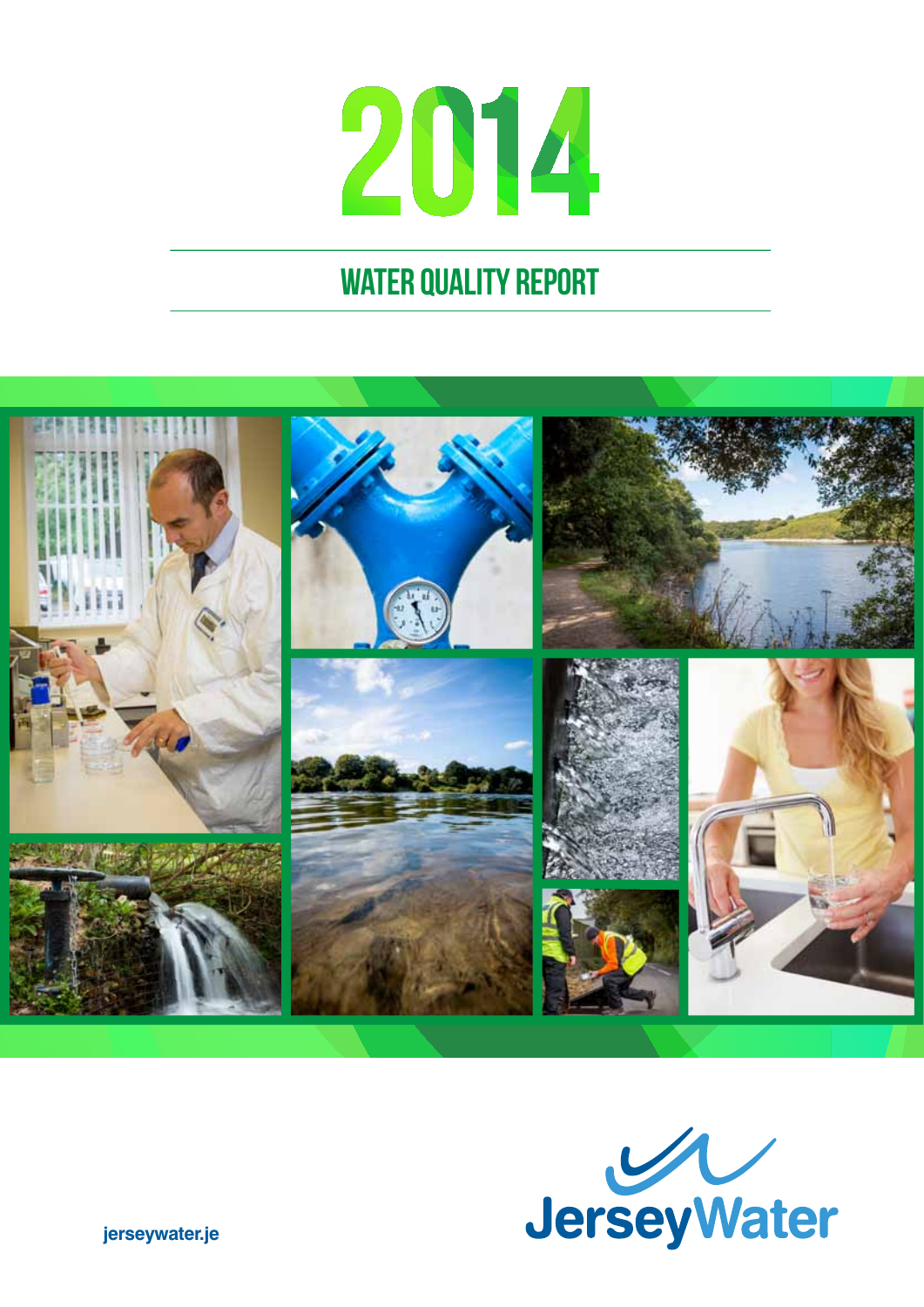### **CONTENTS**

| <b>EXECUTIVE SUMMARY</b>                                                                |                       | PAGE 02        |
|-----------------------------------------------------------------------------------------|-----------------------|----------------|
| THE WATER QUALITY MONITORING TEAM                                                       |                       | PAGE 03        |
| <b>RAW WATER QUALITY</b>                                                                |                       | PAGE 04        |
| SUPPLY POINTS AND SUPPLY ZONE REGULATORY RESULTS                                        | $\blacktriangleright$ | PAGE 04        |
| <b>TREATMENT WORKS &amp; SERVICE RESERVOIR PERFORMANCE</b>                              | $\sum$                | <b>PAGE 06</b> |
| <b>WATER QUALITY IN THE DISTRIBUTION SYSTEM</b>                                         | $\sum_{i=1}^{n}$      | PAGE 08        |
| <b>CONSUMER CONTACTS AND ENQUIRIES</b>                                                  |                       | PAGE 10        |
| APPENDIX A: AUDIT MONITORING: HANDOIS TW                                                |                       | <b>PAGE 11</b> |
| <b>APPENDIX B: AUDIT MONITORING: AUGRÈS TW</b>                                          |                       | <b>PAGE 12</b> |
| <b>APPENDIX C: AUDIT MONITORING:</b><br>LES PLATONS SERVICE RESERVOIR, EAST COMPARTMENT |                       | PAGE 13        |
| <b>APPENDIX D. AUDIT MONITORING:</b>                                                    |                       |                |
| LES PLATONS SERVICE RESERVOIR, WEST COMPARMENT                                          |                       | PAGE 14        |
| <b>APPENDIX E: AUDIT MONITORING:</b>                                                    |                       |                |
| <b>WESTMOUNT SERVICE RESERVOIR</b>                                                      |                       | PAGE 15        |

# LIQUE VINES OF mains water <u> 동유</u>

In 2014

WE SUPPLIED

**JUST OVER**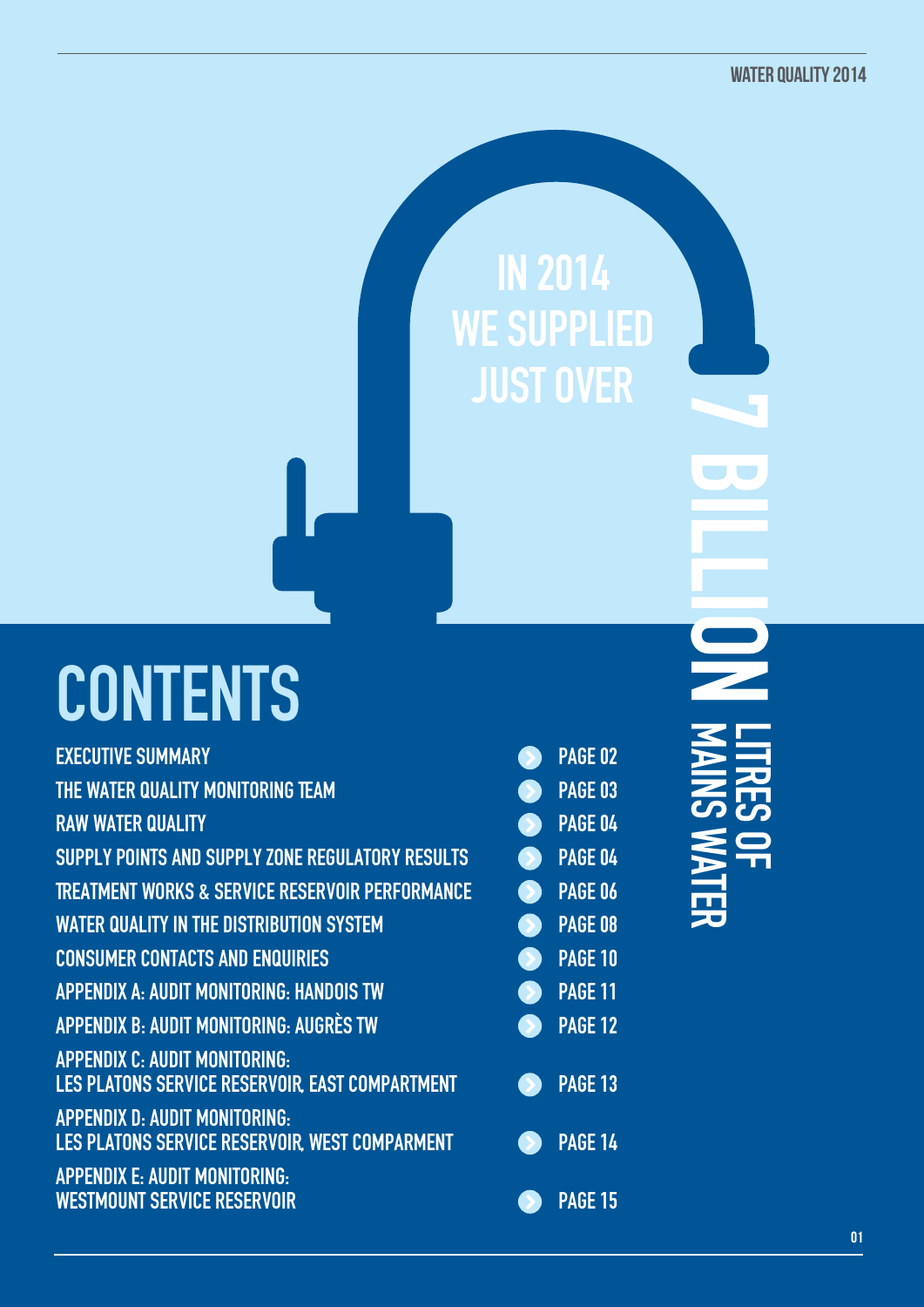#### WATER QUALITY 2014

#### Executive Summary

I am pleased to report that the quality of water supplied during 2014 was to an exceptionally high standard. The treated water supplied was 99.99% compliant, with all physical, chemical and bacteriological standards under the Water (Jersey) Law 1972 (2013: 99.84%). This represents our best ever year, of the 12,126 analyses of treated water taken during the year, only one was outside of the regulatory quality parameter but posed no threat to health as levels were well within limits of safety.

The water quality monitoring programme and parameters analysed during the year were in accordance with a programme approved by the States of Jersey Planning & Environment Department, as required by the Water (Jersey) Law 1972. Jersey Water continued to use a risk assessmentbased monitoring programme for 2014. This approach is in line with the developing Water Safety Plan, where potential risks are evaluated and, where necessary, contingency plans put in place to alleviate such risks.

The bacteriological compliance of water leaving the treatment works was 100% and there were no herbicides or pesticides detected in the treated water supplied.

Throughout 2014, nitrates in the treated water supply complied with the regulatory limit of 50mg/l. This was in contrast to 2013, when there were twenty two instances where the levels increased to a maximum of 58.2mg/l. The maximum concentration of nitrates in treated water during 2014 was 46.9mg/l.

Jersey Water has dispensations for nitrates under the Water (Jersey) Law 1972, which allows for a maximum concentration of 65mg/l and places additional restrictions on the number of samples exceeding the 50mg/l limit. The dispensation expires on 31 December 2016.

During 2014, the Environment Department of the States of Jersey established a Nitrate Working Group comprising representatives from Jersey Water, the Environment Department, The Public Health Department, the Farming Community and the Royal Jersey Agricultural & Horticultural Society. The objective of the Nitrate Working Group is to identify the means by which nitrates in raw water sources can be reduced such that both the public and private water supplies have nitrates concentrations within the 50mg/l limit. The work of the group to date is promising and it is encouraging to see all stakeholders working together to resolve this island-wide issue. The challenge remains for the recommendations of the Nitrate Working Group to be implemented and achieve the required results.

At the end of 2013, the regulatory limit for concentrations of lead in supply reduced from 25µg/l to 10µg/l. Lead in treated water is primarily caused by the historic use of lead pipework inside customer properties and for supply pipes. Regulatory testing of water supplied by the Company during 2014, which is measured from the stop tap, was fully compliant with the new lead limit. To ensure the ongoing regulatory compliance and reduce the potential effects arising from lead pipework within private properties, the Company will consider and, if appropriate, implement additional treatment measures during 2015.

The tables on the following pages show the results from the 12,126 regulatory analyses taken in the year.

**Howard N Snowden** Managing Director & Engineer

## TREATED WATER SUPPLY<br>IN 2014 WAS

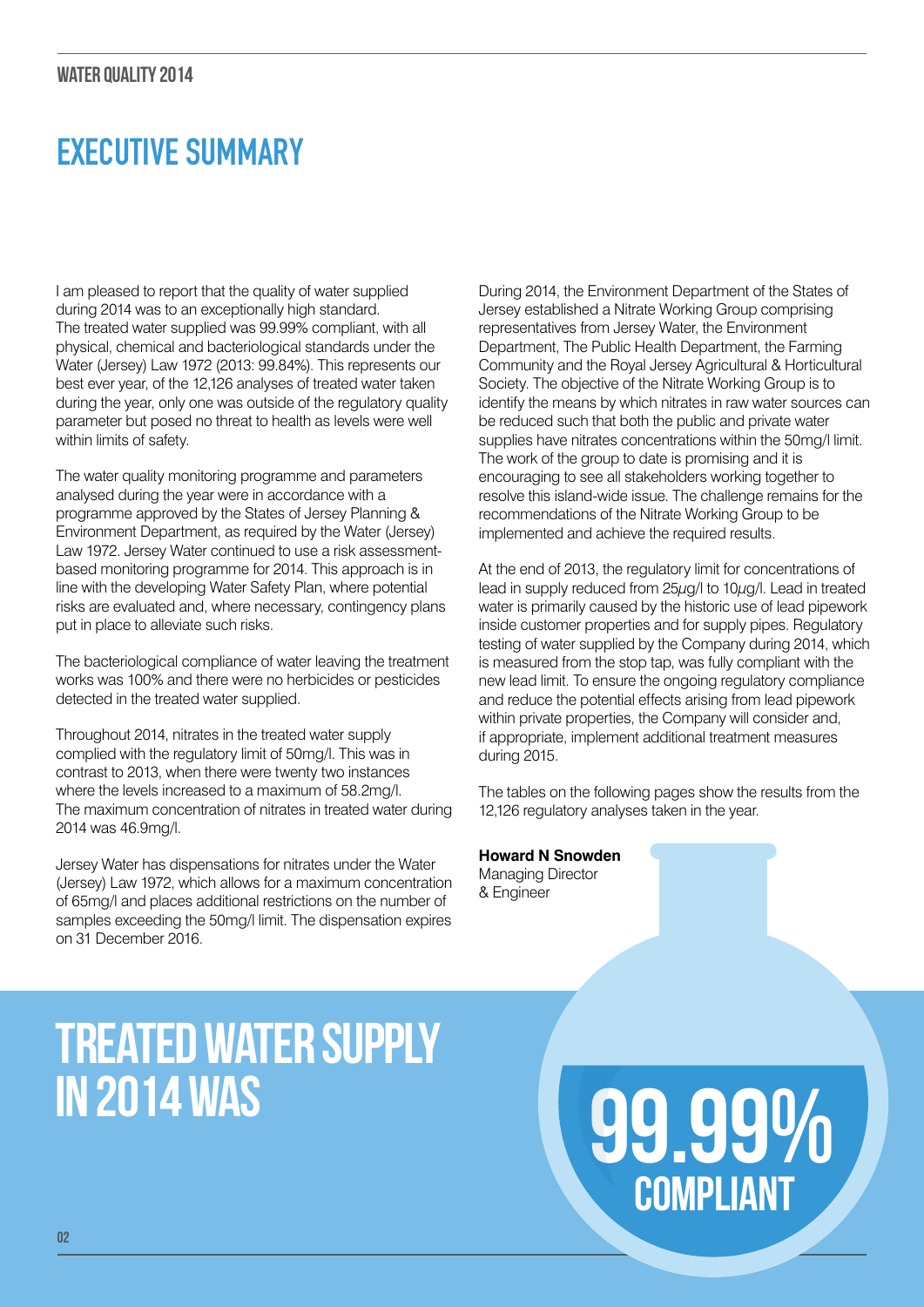#### THE WATER QUALITY MONITORING TEAM

Monitoring and analysis of the water supplied by Jersey Water is the responsibility of the laboratory team who are based in our water quality monitoring laboratory at Millbrook Depot, St Lawrence.

Our Laboratory Manager, David Mayman is a Chartered Chemist and a Member of the Royal Society of Chemistry and Royal Society for Public Health. David has over 30 years experience in water supply quality and during 2014 was ably supported by assistant manager Sarah Le Sueur and laboratory technician Nora Treanor. Nora decided to take early retirement at the end of 2014 and her replacement, Adam Dallas-Chapman, joined the company as Environment Technician in December 2014.

Three water quality samplers, Keith Quemard, Bob Langford and Matthew Parkin take all water quality samples and continue to provide an excellent service when attending consumer premises following contacts and enquiries.

### 12,126 regulatory analyses were taken in 2014

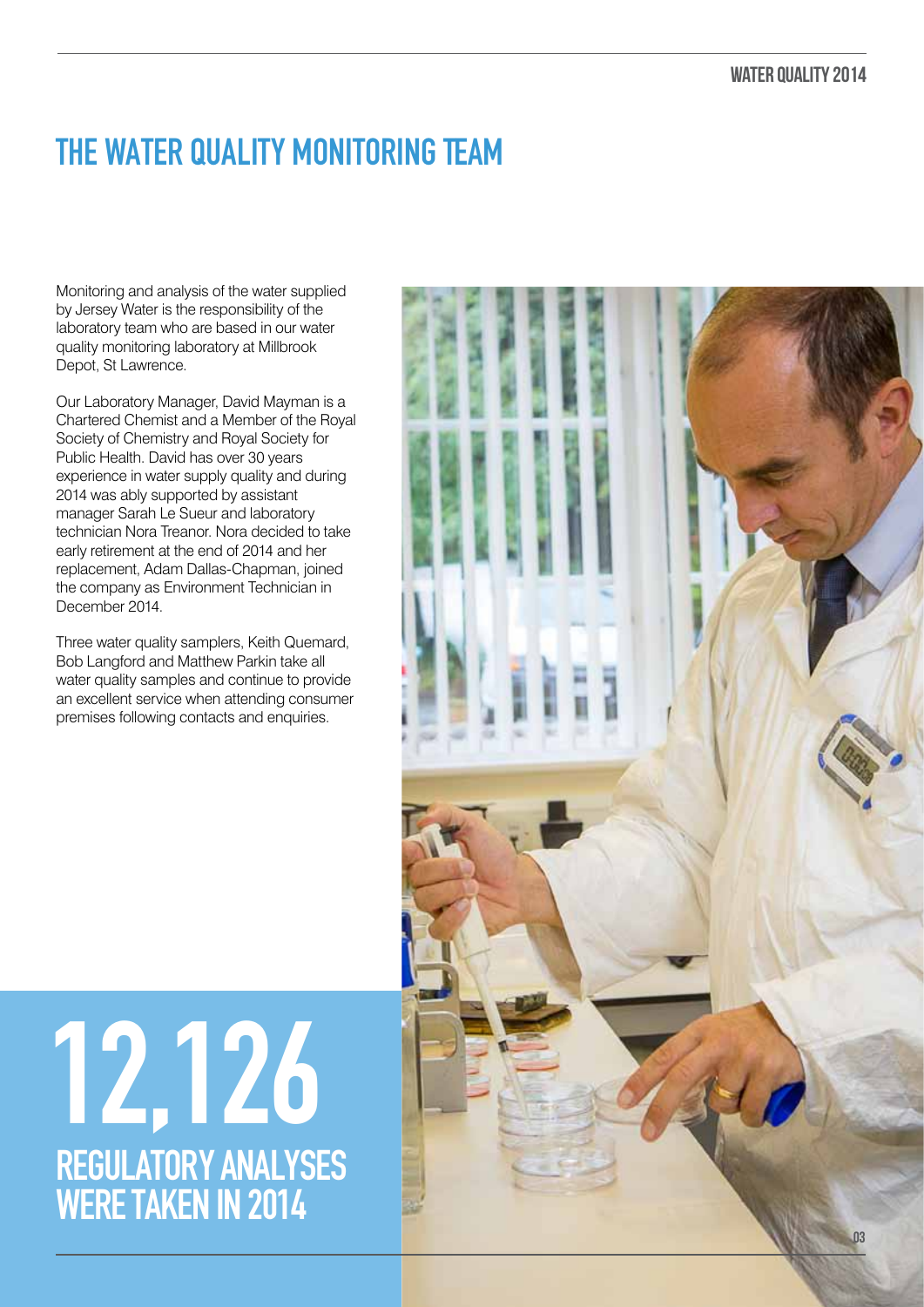#### RAW WATER QUALITY

For operational and monitoring purposes Jersey Water takes samples of water from streams and reservoirs. This enables our operational staff to select the most suitable waters to be taken for treatment.

Analysis is carried out in the Jersey Water laboratory for physical, bacteriological and chemical parameters with samples being sent to our consulting analysts in the UK for pesticide analysis. In 2014, our results showed that out of 6,027 analyses for herbicides and pesticides in the stream courses, 15 were above the 0.1  $\mu$ g/l limit compared to 45 in 2013.



#### SUPPLY POINTS AND Supply Zone Regulatory Results

Jersey Water utilised a risk assessment-based monitoring programme for 2014. This approach is in line with the Company's Water Safety Plan, where potential risks are evaluated and water quality testing is designed to manage the risks.

We examine samples from supply points (comprising our two treatment works and three service reservoirs) and the supply zone for compliance purposes at regular intervals throughout the year.

The company is required to undertake two kinds of regulatory water quality monitoring - check and audit monitoring.

Check monitoring is more frequent and is designed to ensure the treatment works are operating as expected and that the water in distribution is suitable for supply. Audit monitoring is used to investigate the quality of the water more thoroughly.

Only one non-compliant analysis was identified in regulatory samples taken during 2014, out of 12,126 analyses taken for compliance purposes. This gives a percentage compliance of 99.99%, an increase from the 99.84% in 2013 when there were 22 instances of non-compliance all caused by nitrate levels in excess of the 50mg/l limit. Water quality in 2014 was the best ever recorded by Jersey Water.

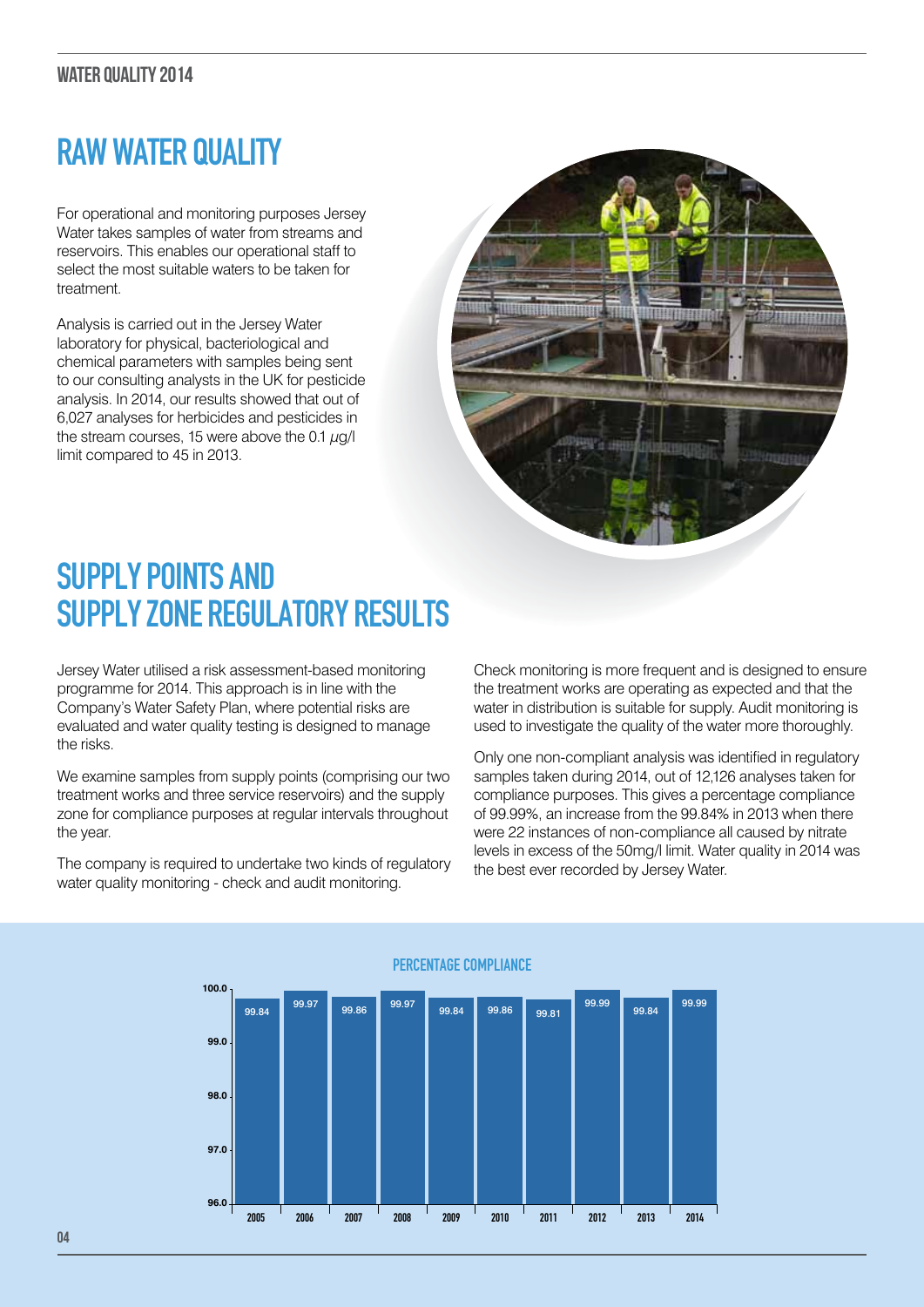The single incidence of non-compliance with regulatory parameters in 2014 was due to the identification of a single coliform found in a sample taken at Les Platons East Service Reservoir. Upon investigation no further instances were identified and repeat samples were clear.

All of the tests for nitrates in 2014 were below the regulatory limit, the highest recorded value being 46.9 mg NO3/l. This is in contrast to 2013 when there were 22 instances of non compliance due to nitrates with the highest level recorded in supply of 58.2mg/l. The graphs below show the compliance with nitrate limits over the years and during 2014.

Nitrate concentrations in raw water sources are mainly dependent on the volume and timing of the application of fertiliser during the potato growing season and of rainfall in the winter and summer months; factors over which we have no control. Jersey Water therefore has a dispensation for nitrates under the Water (Jersey) Law 1972, which expires on 31 December 2016, with the following parameters:

- The percentage of regulatory samples above the MAC (50mg/l) must not exceed 33%;
- Regulatory samples must not exceed the maximum allowable concentration (50mg/l) for six months of the calendar year;
- No regulatory sample shall exceed 65 mg/l;
- No more than 15% of regulatory samples shall exceed 55 mg/l; and
- No more than 33% of regulatory samples shall fail to satisfy the formula [nitrate]/50 + [nitrite]/3 <1, where the square brackets signify the concentrations in mg/l for nitrate (NO3) and nitrite (NO2) respectively.



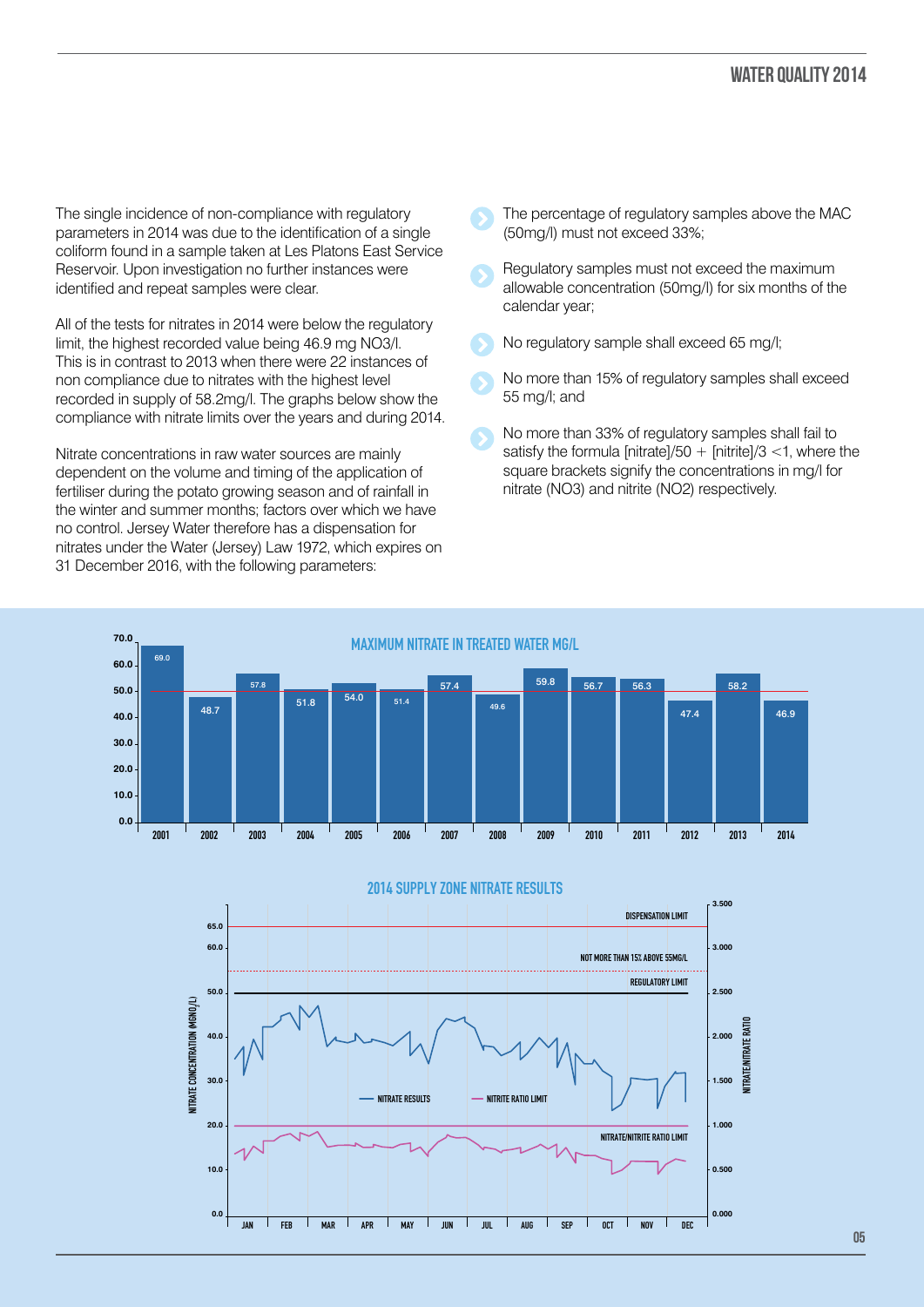#### Treatment Works & Service Reservoir performance

Jersey Water operates two treatment works located at Handois, St Lawrence and Augrès, Trinity. Both treatment works have identical treatment processes, which use a chemically-assisted primary treatment system, using aluminium sulphate, followed by dual media rapid gravity filtration using sand and anthracite.

Disinfection of the treated water ensures that any remaining bacteria present in the water are neutralised before it passes into the distribution network and to customers premises. A combination of chlorine and ammonia is used to effect the disinfection process and a relatively long retention time in holding tanks further optimises the process.

The amount of chlorine and ammonia added to the treated water is very small and is continuously monitored to ensure levels are within acceptable aesthetic levels. The disinfection process also ensures that the highest bacteriological standards are maintained up to the customers tap.

During 2014, the Company commissioned the ultraviolet (UV) treatment plant at Handois Water Treatment Works which had been installed in 2013. The UV plant acts as a primary disinfectant to protect against organisms including Cryptosporidium. Plans for a UV plant at Augrès Water Treatment Works were completed and the plant was installed early in 2015.

#### Check Monitoring : Handois WTW

| <b>SUBSTANCES AND</b><br><b>PARAMETERS</b> | <b>SPECIFIC CONCENTRATION OR</b><br><b>VALUE (MAXIMUM) OR STATE</b> | <b>MIN</b> | <b>MEAN</b>        | <b>MAX</b> | <b>NO. OF</b><br><b>SAMPLES</b> | % COMPLIANCE |
|--------------------------------------------|---------------------------------------------------------------------|------------|--------------------|------------|---------------------------------|--------------|
| E.coli                                     | 0 per 100ml                                                         | $\Omega$   | $\Omega$           | $\Omega$   | 311                             | 100          |
| Coliform bacteria                          | 0 per 100ml                                                         | 0          | $\mathbf 0$        | 0          | 311                             | 100          |
| Colony counts                              | No abnormal change                                                  |            | No abnormal change |            |                                 | 100          |
| <b>Nitrite</b>                             | 0.1 mg $NO2/I$                                                      | < 0.003    | 0.004              | 0.013      | 105                             | 100          |
| Residual disinfectant                      | No value mg Cl <sub>2</sub> /I                                      | 0.22       | 0.55               | 0.66       | 311                             |              |
| Turbidity                                  | 1 NTU                                                               | 0.07       | 0.11               | 0.21       | 252                             | 100          |
| Conductivity                               | 2500 $\mu$ S/cm at 20 <sup>°</sup> C                                | 429        | 504                | 563        | 52                              | 100          |

#### Check Monitoring : AugrÈs WTW

| <b>SUBSTANCES AND</b><br><b>PARAMETERS</b> | <b>SPECIFIC CONCENTRATION OR</b><br><b>VALUE (MAXIMUM) OR STATE</b> | <b>MIN</b>         | <b>MEAN</b> | <b>MAX</b> | <b>NO. OF</b><br><b>SAMPLES</b> | % COMPLIANCE |
|--------------------------------------------|---------------------------------------------------------------------|--------------------|-------------|------------|---------------------------------|--------------|
| E.coli                                     | 0 per 100ml                                                         | $\Omega$           | $\Omega$    | $\Omega$   | 311                             | 100          |
| Coliform bacteria                          | 0 per 100ml                                                         | $\Omega$           | 0           | $\Omega$   | 311                             | 100          |
| Colony counts                              | No abnormal change                                                  | No abnormal change |             |            | 311                             | 100          |
| Nitrite                                    | $0.1$ mg NO $\sqrt{1}$                                              | < 0.003            | 0.003       | 0.008      | 105                             | 100          |
| Residual disinfectant                      | No value mg Cl <sub>2</sub> /I                                      | 0.34               | 0.42        | 0.54       | 311                             |              |
| Turbidity                                  | 1 NTU                                                               | 0.06               | 0.09        | 0.36       | 252                             | 100          |
| Conductivity                               | 2500 $\mu$ S/cm at 20 <sup>°</sup> C                                | 453                | 507         | 570        | 52                              | 100          |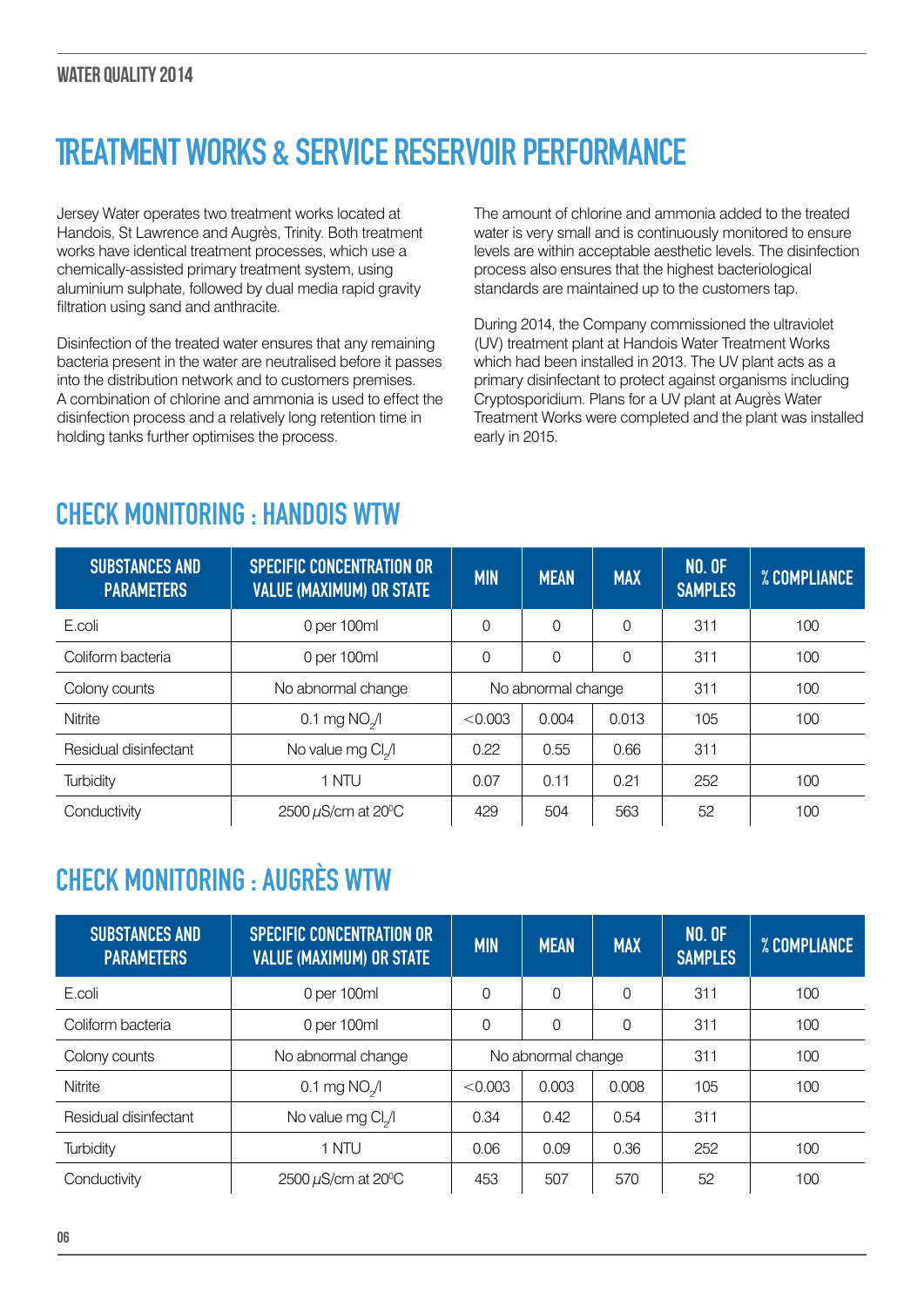#### Treatment Works & Service Reservoir performance

#### Check Monitoring : Les Platons Service Reservoir, East Compartment

| SUBSTANCES AND<br><b>PARAMETERS</b> | <b>SPECIFIC CONCENTRATION OR</b><br><b>VALUE (MAXIMUM) OR STATE</b> | <b>MIN</b><br><b>MAX</b><br><b>MEAN</b> |     | <b>NO. OF</b><br><b>SAMPLES</b> | % COMPLIANCE |     |
|-------------------------------------|---------------------------------------------------------------------|-----------------------------------------|-----|---------------------------------|--------------|-----|
| E.coli                              | 0 per 100ml                                                         | 0                                       |     |                                 | 311          | 100 |
| Coliform bacteria                   | 0 per 100ml (95% of samples)                                        | $\Omega$<br>0                           |     | 311                             | 99.7         |     |
| Colony counts                       | No abnormal change                                                  | No abnormal change                      |     |                                 | 311          | 100 |
| Conductivity                        | $2500 \,\mu\text{S/cm}$ at $20^{\circ}\text{C}$                     | 441                                     | 511 | 562                             | 52           | 100 |

#### Check Monitoring : Les Platons Service Reservoir, West Compartment

| <b>SUBSTANCES AND</b><br><b>PARAMETERS</b> | <b>SPECIFIC CONCENTRATION OR</b><br><b>VALUE (MAXIMUM) OR STATE</b> | <b>MIN</b>         | <b>MEAN</b> | <b>MAX</b> | <b>NO. OF</b><br><b>SAMPLES</b> | % COMPLIANCE |
|--------------------------------------------|---------------------------------------------------------------------|--------------------|-------------|------------|---------------------------------|--------------|
| E.coli                                     | 0 per 100ml                                                         | 0                  | 0           | 0          | 311                             | 100          |
| Coliform bacteria                          | 0 per 100ml (95% of samples)                                        | 0<br>0             |             | 0          | 311                             | 100          |
| Colony counts                              | No abnormal change                                                  | No abnormal change |             |            | 311                             | 100          |
| Conductivity                               | $2500 \,\mu\text{S/cm}$ at $20^{\circ}\text{C}$                     | 441                | 511         | 563        | 52                              | 100          |

#### Check Monitoring : Westmount Service Reservoir

| <b>SUBSTANCES AND</b><br><b>PARAMETERS</b> | <b>SPECIFIC CONCENTRATION OR</b><br><b>VALUE (MAXIMUM) OR STATE</b> | <b>MIN</b>         | <b>MEAN</b> | <b>MAX</b> | <b>NO. OF</b><br><b>SAMPLES</b> | % COMPLIANCE |
|--------------------------------------------|---------------------------------------------------------------------|--------------------|-------------|------------|---------------------------------|--------------|
| E.coli                                     | 0 per 100ml                                                         | 0                  | 0           |            | 309                             | 100          |
| Coliform bacteria                          | 0 per 100ml (95% of samples)                                        | $\Omega$           | 0           |            | 309                             | 100          |
| Colony counts                              | No abnormal change                                                  | No abnormal change |             |            | 309                             | 100          |
| Conductivity                               | 2500 $\mu$ S/cm at 20 <sup>o</sup> C                                | 460                | 513         | 570        | 52                              | 100          |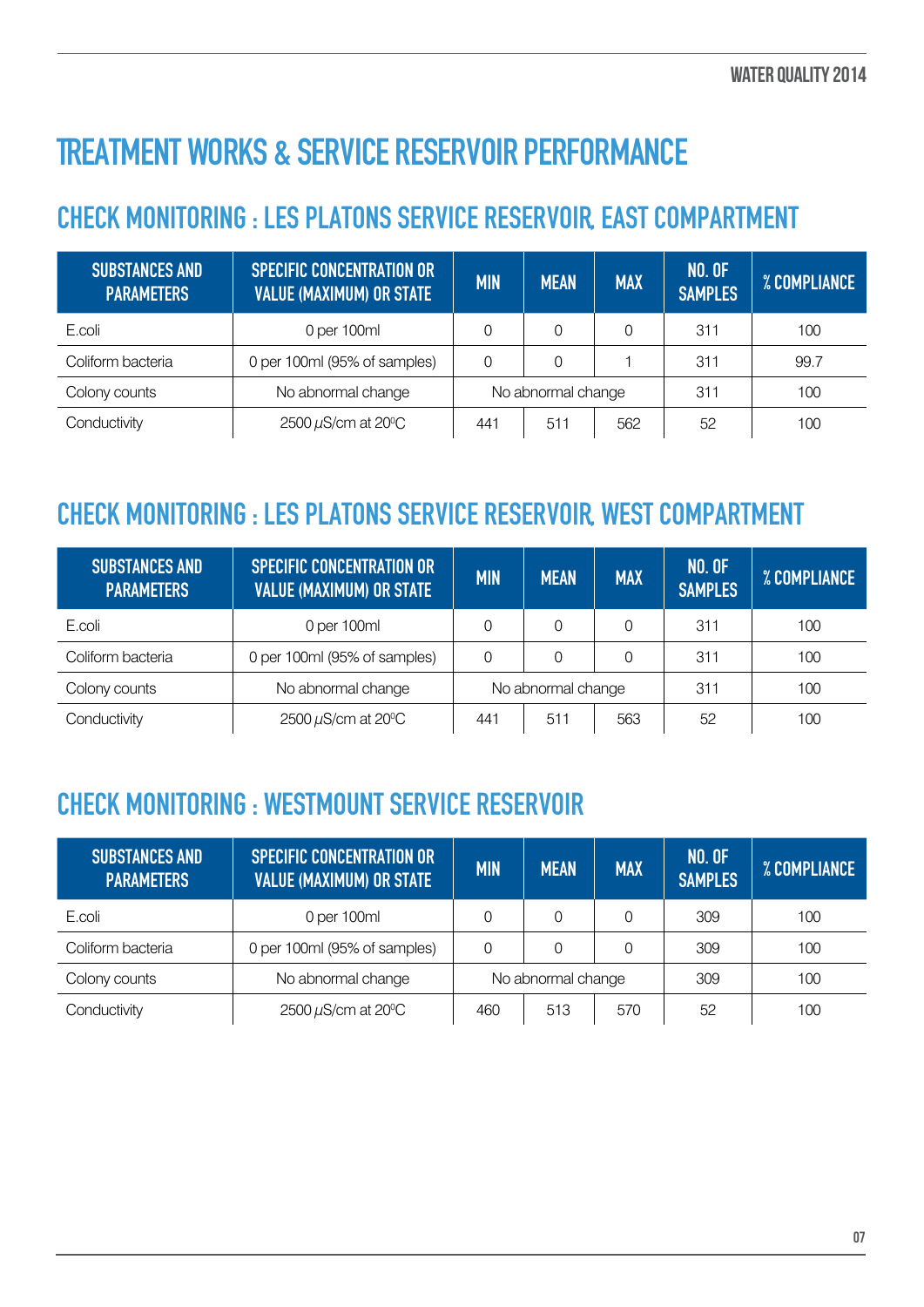#### WATER QUALITY IN THE DISTRIBUTION SYSTEM

Sampling of water throughout the distribution network is undertaken in accordance with a risk assessed programme to ensure the water we supply meets physical, bacteriological and chemical standards.

During 2014, 453 water samples were taken from all parts of the distribution system and analysed for physical, bacteriological and chemical standards.

#### Check Monitoring : Supply Zone

| <b>SUBSTANCES AND</b><br><b>PARAMETERS</b> | <b>SPECIFIC CONCENTRATION OR</b><br><b>VALUE (MAXIMUM) OR STATE</b> | <b>MIN</b>   | <b>MEAN</b>        | <b>MAX</b>     | <b>NO. OF</b><br><b>SAMPLES</b> | % COMPLIANCE |
|--------------------------------------------|---------------------------------------------------------------------|--------------|--------------------|----------------|---------------------------------|--------------|
| E.coli                                     | 0 per 100ml                                                         | 0            | $\mathbf 0$        | $\mathbf 0$    | 453                             | 100          |
| Coliform bacteria                          | 0 per 100ml                                                         | 0            | $\mathbf 0$        | $\overline{0}$ | 453                             | 100          |
| Residual disinfectant                      | No value (mg Cl <sub>2</sub> /l)                                    | < 0.02       | 0.11               | 0.56           | 453                             |              |
| Aluminium                                  | $200 \mu g$ Al/l                                                    | $<$ 20       | $<$ 20             | 40             | 76                              | 100          |
| Ammonium                                   | 0.50 mg $NHa/I$                                                     | < 0.01       | 0.03               | 0.14           | 76                              | 100          |
| Colony counts                              | No abnormal change                                                  |              | No abnormal change |                | 453                             | 100          |
| Colour                                     | 20 mg/l Pt/Co                                                       | 5            | 5                  | 5              | 453                             | 100          |
| Conductivity                               | 2500 $\mu$ S/cm at 20 <sup>o</sup> C                                | 445          | 515                | 569            | 76                              | 100          |
| Hydrogen ion                               | 10.0 pH value 6.5 (min)                                             | 7.27         | 7.48               | 7.80           | 76                              | 100          |
| Iron                                       | 200 $\mu$ g Fe/l                                                    | $\leq 4$     | 8                  | 90             | 77                              | 100          |
| Manganese                                  | $50 \mu g$ Mn/l                                                     | $<$ 20       | $<$ 20             | 32.6           | 76                              | 100          |
| Nitrate                                    | 50 mg NO <sub>3</sub> /l                                            | 23.3         | 36.8               | 46.9           | 76                              | 100          |
| <b>Nitrite</b>                             | $0.5$ mg NO $\sqrt{1}$                                              | < 0.003      | 0.023              | 0.084          | 76                              | 100          |
| Nitrate/Nitrite Ratio <sup>1</sup>         | 1.000                                                               | 0.475        | 0.747              | 0.944          | 74                              | 100          |
| Odour                                      | 3 at 25°C Dilution number                                           | $\mathbf{1}$ | 1                  | $\mathbf{1}$   | 76                              | 100          |
| Taste                                      | 3 at 25°C Dilution number                                           | $\mathbf{1}$ | $\mathbf{1}$       | $\mathbf 1$    | 76                              | 100          |
| Turbidity                                  | 4 NTU                                                               | 0.07         | 0.16               | 0.64           | 76                              | 100          |
| Cyanide                                    | 50 µg CN/l                                                          | < 1.0        | < 1.0              | 3.0            | 76                              | 100          |

1 The regulations specify that the ratio according to the following formula must not exceed 1, [nitrate]/50 + [nitrite]/3, where the square brackets signify the concentrations in mg/l for nitrate (NO3) and nitrite (NO2) respectively. Reduced number of samples due to two of the nitrate results being analysed on different samples to two of the nitrite results.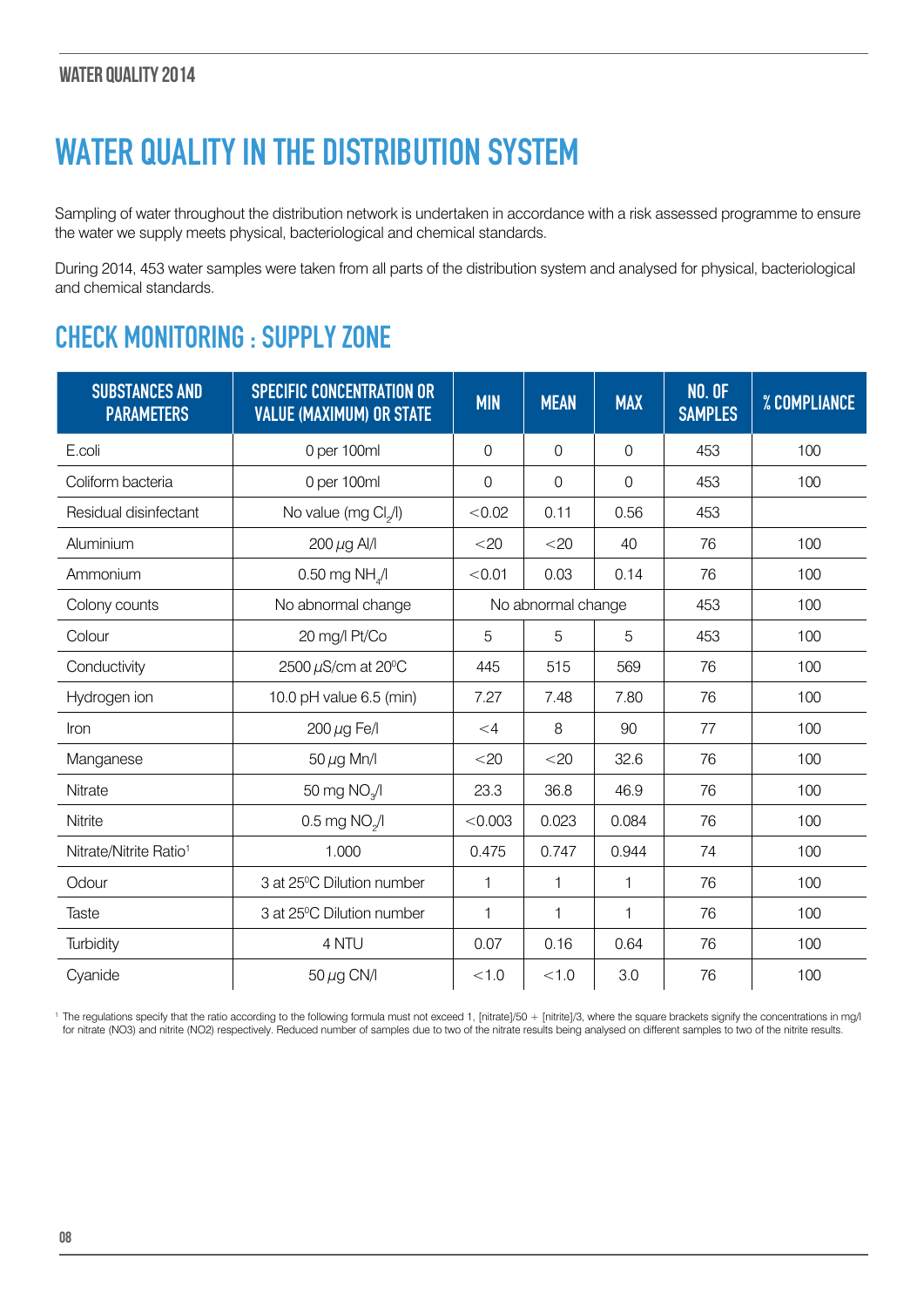#### WATER QUALITY IN THE DISTRIBUTION SYSTEM

#### Audit Monitoring : Supply Zone

| <b>SUBSTANCES AND</b><br><b>PARAMETERS</b> | <b>SPECIFIC CONCENTRATION OR</b><br><b>VALUE (MAXIMUM) OR STATE</b> | <b>MIN</b>     | <b>MEAN</b> | <b>MAX</b>     | <b>NO. OF</b><br><b>SAMPLES</b> | % COMPLIANCE |
|--------------------------------------------|---------------------------------------------------------------------|----------------|-------------|----------------|---------------------------------|--------------|
| Antimony                                   | $5.0 \,\mu g$ Sb/l                                                  |                | 0.257       |                | 1                               | 100          |
| Arsenic                                    | 10 $\mu$ g As/l                                                     |                | 0.195       |                | $\mathbf{1}$                    | 100          |
| Benzene                                    | 1.0 $\mu$ g/l                                                       |                | < 0.07      |                | 1                               | 100          |
| <b>Boron</b>                               | 1.0 mg B/l                                                          |                | 0.053       |                | $\mathbf{1}$                    | 100          |
| Cadmium                                    | $5.0 \,\mu$ g Cd/l                                                  |                | < 0.02      |                | $\mathbf{1}$                    | 100          |
| Chromium                                   | 50 $\mu$ g Cr/l                                                     |                | < 0.15      |                | 1                               | 100          |
| Copper                                     | 2000 µg Cu/l                                                        | $<$ 3          | 4           | $8\,$          | 8                               | 100          |
| 1,2 dichloroethane                         | $3.0 \mu g/l$                                                       |                | < 0.12      |                | 1                               | 100          |
| Enterococci                                | 0 per 100ml                                                         | $\overline{0}$ | $\mathbf 0$ | $\overline{0}$ | 8                               | 100          |
| Lead                                       | 10 $\mu$ g Pb/l                                                     | < 0.03         | 0.08        | 0.50           | 8                               | 100          |
| Nickel                                     | $20 \mu g$ Ni/l                                                     |                | 1.32        |                | 1                               | 100          |
| Dicamba <sup>1</sup>                       | $0.1 \mu g/l$                                                       | < 0.013        | < 0.013     | 0.014          | $\,8\,$                         | 100          |
| Bentazone <sup>1</sup>                     | $0.1 \mu g/l$                                                       | < 0.008        | < 0.008     | 0.055          | 8                               | 100          |
| Metazachlor <sup>1</sup>                   | $0.1 \mu g/l$                                                       | < 0.008        | < 0.008     | 0.012          | 8                               | 100          |
| Azoxystrobin <sup>1</sup>                  | $0.1 \mu g/l$                                                       | < 0.003        | 0.003       | 0.013          | $\,8\,$                         | 100          |
| Pesticides total                           | $0.5 \mu g/l$                                                       | < 0.010        | 0.013       | 0.055          | 8                               | 100          |
| Selenium                                   | 10 $\mu$ g Se/I                                                     |                | 0.24        |                | $\mathbf{1}$                    | 100          |
| Sodium                                     | 200 mg Na/l                                                         |                | 47          |                | $\mathbf{1}$                    | 100          |
| Trichloroethene and<br>Tetrachloroethene   | $10 \mu g/l$                                                        |                | < 0.1       |                | 1                               | 100          |
| Tetrachloromethane                         | $3 \mu g/l$                                                         |                | < 0.1       |                | $\mathbf{1}$                    | 100          |
| Trihalomethanes                            | $100 \mu g/l$                                                       | 4.82           | 12.84       | 21.14          | 8                               | 100          |
| Chloride                                   | 250 mg Cl/l                                                         | 48             | 56          | 63             | 53                              | 100          |
| Sulphate                                   | 250 mg SO4/l                                                        | 64             | 76          | 95             | 53                              | 100          |
| Total Organic Carbon                       | No abnormal change                                                  | 2.00           | 2.30        | 3.00           | 8                               | 100          |
| Gross alpha                                | 0.1 Bq/l                                                            | 0.000          | 0.021       | 0.042          | 4                               | 100          |
| Gross beta                                 | 1.0 Bq/l                                                            | 0.130          | 0.179       | 0.221          | $\overline{4}$                  | 100          |

1 Detected pesticide - 39 other pesticides analysed for and not detected.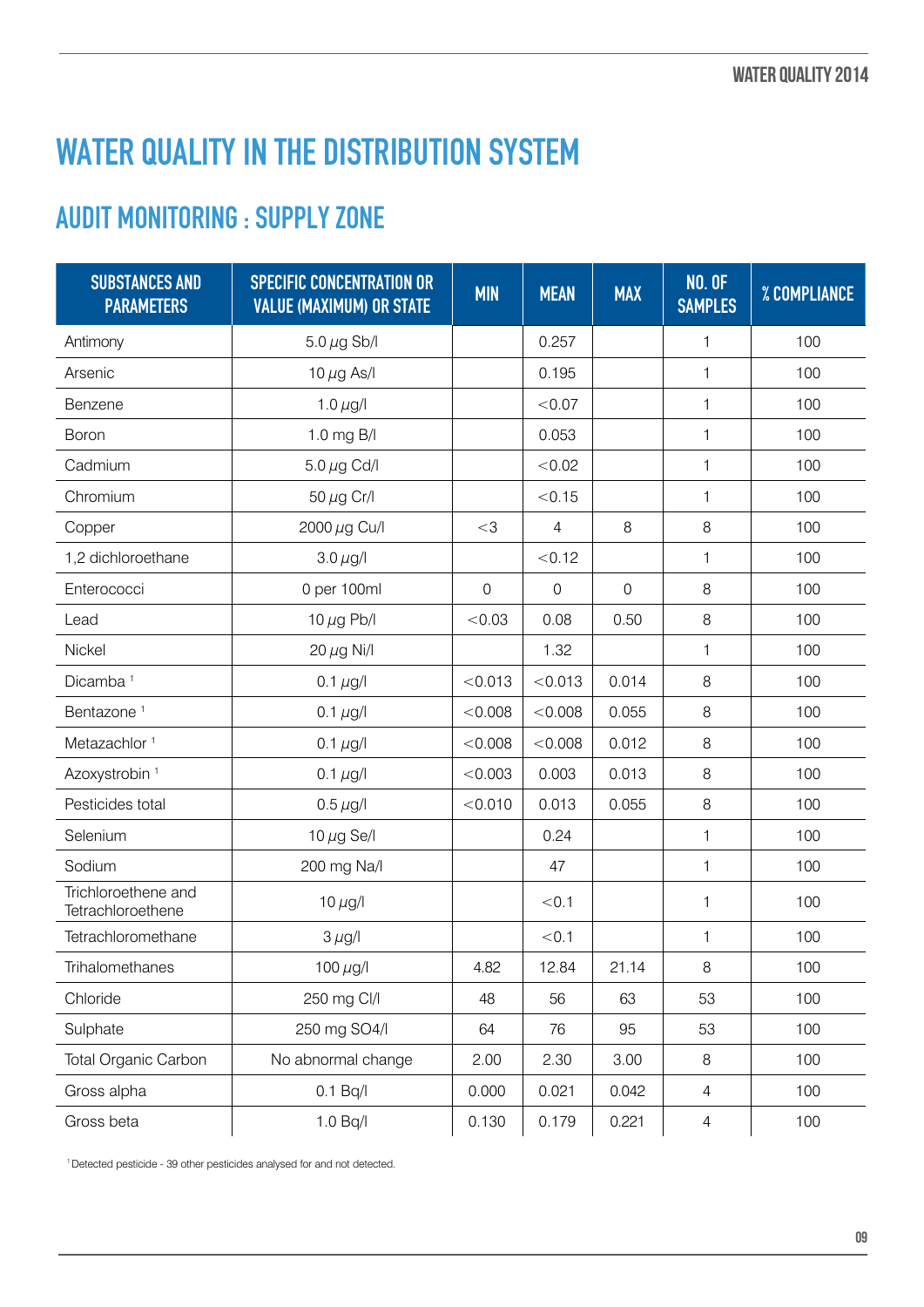#### Consumer Contacts and Enquiries

In 2014 Jersey Water adopted the method used by the water companies in England and Wales for recording consumer contacts and enquiries regarding water quality. Every contact is recorded and categorised (whether or not there is an issue or a callout is required) and included in the table below.

The majority of customer contact is due to discolouration of the water resulting from old corroded steel and unlined cast iron pipes, some of which were from privately owned pipe work which is not the responsibility of Jersey Water.

#### CUSTOMER CONTACT - ACCEPTABILITY OF THE WATER CUSTOMER CONTACT - INFORMATION

|                     | <b>APPEARANCE</b> | <b>TASTE &amp;</b><br><b>ODOUR</b> | <b>ILLNESS</b> |
|---------------------|-------------------|------------------------------------|----------------|
| Discoloured         | 99                |                                    |                |
| Particles           | 4                 |                                    |                |
| White - air         | 4                 |                                    |                |
| White - chalk       | 1                 |                                    |                |
| Animalcules         | 0                 |                                    |                |
| General condition   | 1                 |                                    |                |
| Chlorine            |                   | 5                                  |                |
| Earthy/ Musty       |                   | 0                                  |                |
| Petrol/Diesel       |                   | 0                                  |                |
| Other taste & odour |                   | 20                                 |                |
| Gastroenteritis     |                   |                                    | 5              |
| Oral                |                   |                                    | 0              |
| Skin                |                   |                                    | 4              |
| Medical opinion     |                   |                                    | $\Omega$       |
| <b>TOTAL</b>        | 109               | 25                                 | 9              |

Zonal rate (per 1,000 pop) 1.59

Bacteriological and chemical samples were taken at the premises where the consumer had suspected the water supply to be causing illness. Examinations showed no indications that the water supply was to blame.

The Planning & Environment department are responsible for the administration of the Water (Jersey) Law 1972 and their officers make quarterly visits to our laboratory to examine analytical results of samples derived from water quality contacts and enquiries from our customers.

|                       | <b>CONSUMER</b><br><b>ENQUIRIES</b> | <b>CONTACTS WITH DRINKING</b><br><b>WATER QUALITY CONCERN</b> |
|-----------------------|-------------------------------------|---------------------------------------------------------------|
| Fluoride              | 2                                   |                                                               |
| Water hardness        | O                                   |                                                               |
| Water quality report  | 4                                   |                                                               |
| Other information     | 3                                   |                                                               |
| Pets & other animals  |                                     | 1                                                             |
| Lead & other analysis |                                     | 10                                                            |
| Incident related      |                                     | 0                                                             |
| Campaigns             |                                     | 0                                                             |
| Lifestyle             |                                     | 3                                                             |
| <b>TOTAL</b>          | 9                                   | 14                                                            |
|                       | Zonal rate (per 1,000 pop)          | 0.26                                                          |

"In 2014 Jersey Water adopted the method used by the water companies in England and Wales for recording consumer contacts and enquiries regarding water quality."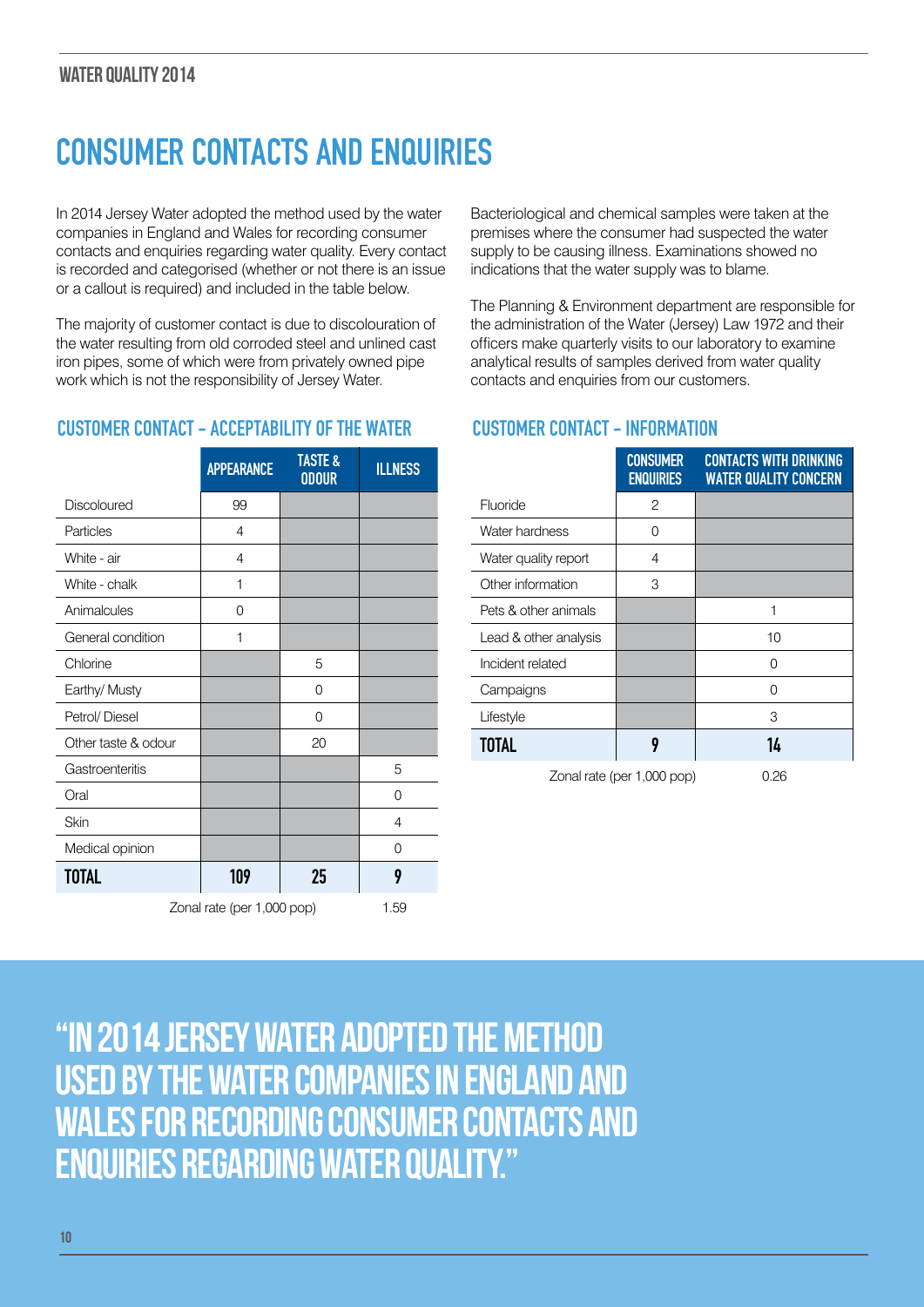#### Appendix A: Audit Monitoring: Handois TW

| <b>SUBSTANCES AND</b><br><b>PARAMETERS</b> | <b>SPECIFIC CONCENTRATION OR</b><br><b>VALUE (MAXIMUM) OR STATE</b> | <b>MIN</b> | <b>MEAN</b> | <b>MAX</b> | <b>NO. OF</b><br><b>SAMPLES</b> | % COMPLIANCE |
|--------------------------------------------|---------------------------------------------------------------------|------------|-------------|------------|---------------------------------|--------------|
| Benzene                                    | 1.0 $\mu$ g/l                                                       |            | < 0.07      |            | 1                               | 100          |
| <b>Boron</b>                               | $1.0$ mg B/I                                                        |            | 0.063       |            | 1                               | 100          |
| <b>Bromate</b>                             | $10 \mu$ g BrO3/I                                                   | < 0.2      | < 0.2       | <0.2       | 8                               | 100          |
| Cyanide                                    | $50 \mu$ g CN/I                                                     | < 1.0      | 2.4         | 8.0        | 8                               | 100          |
| 1,2 dichloroethane                         | $3.0 \mu$ g/l                                                       |            | < 0.12      |            | $\mathbf{1}$                    | 100          |
| Fluoride                                   | 1.5 mg F/I                                                          |            | 0.066       |            | 1                               | 100          |
| Linuron $1$                                | 0.1 $\mu$ g/l                                                       | < 0.008    | < 0.008     | 0.018      | 33                              | 100          |
| $M.C.P.B.$ <sup>1</sup>                    | 0.1 $\mu$ g/l                                                       | < 0.011    | < 0.011     | 0.012      | 33                              | 100          |
| Bentazone <sup>1</sup>                     | 0.1 $\mu$ g/l                                                       | < 0.008    | < 0.008     | 0.027      | 33                              | 100          |
| Carbendazim/Benomyl <sup>1</sup>           | 0.1 $\mu$ g/l                                                       | < 0.005    | < 0.005     | 0.007      | 32                              | 100          |
| Metazachlor <sup>1</sup>                   | 0.1 $\mu$ g/l                                                       | < 0.008    | < 0.008     | 0.032      | 33                              | 100          |
| Azoxystrobin <sup>1</sup>                  | $0.1 \mu g/l$                                                       | < 0.003    | 0.003       | 0.008      | 29                              | 100          |
| Pesticides total                           | $0.5 \mu$ g/l                                                       | < 0.010    | 0.011       | 0.058      | 33                              | 100          |
| Trichloroethene and<br>Tetrachloroethene   | $10 \mu g/l$                                                        |            | < 0.07      |            | 1                               | 100          |
| Tetrachloromethane                         | $3 \mu g/l$                                                         |            | < 0.07      |            | 1                               | 100          |
| Chloride                                   | 250 mg Cl/l                                                         | 47         | 56          | 64         | 35                              | 100          |
| Sulphate                                   | 250 mg SO4/l                                                        | 63         | 75          | 91         | 36                              | 100          |
| <b>Total Organic Carbon</b>                | No abnormal change                                                  | 1.800      | 2.263       | 2.800      | 8                               | 100          |
| Gross alpha                                | 0.1 Bq/l                                                            | < 0.020    | 0.025       | 0.038      | $\overline{4}$                  | 100          |
| Gross beta                                 | 1.0 Bq/l                                                            | 0.132      | 0.157       | 0.181      | 4                               | 100          |

1 Detected pesticide - 37 other pesticides analysed for and not detected.

"During 2014, the Company commissioned the ultraviolet (UV) treatment plant at Handois Water Treatment Works which had been installed in 2013."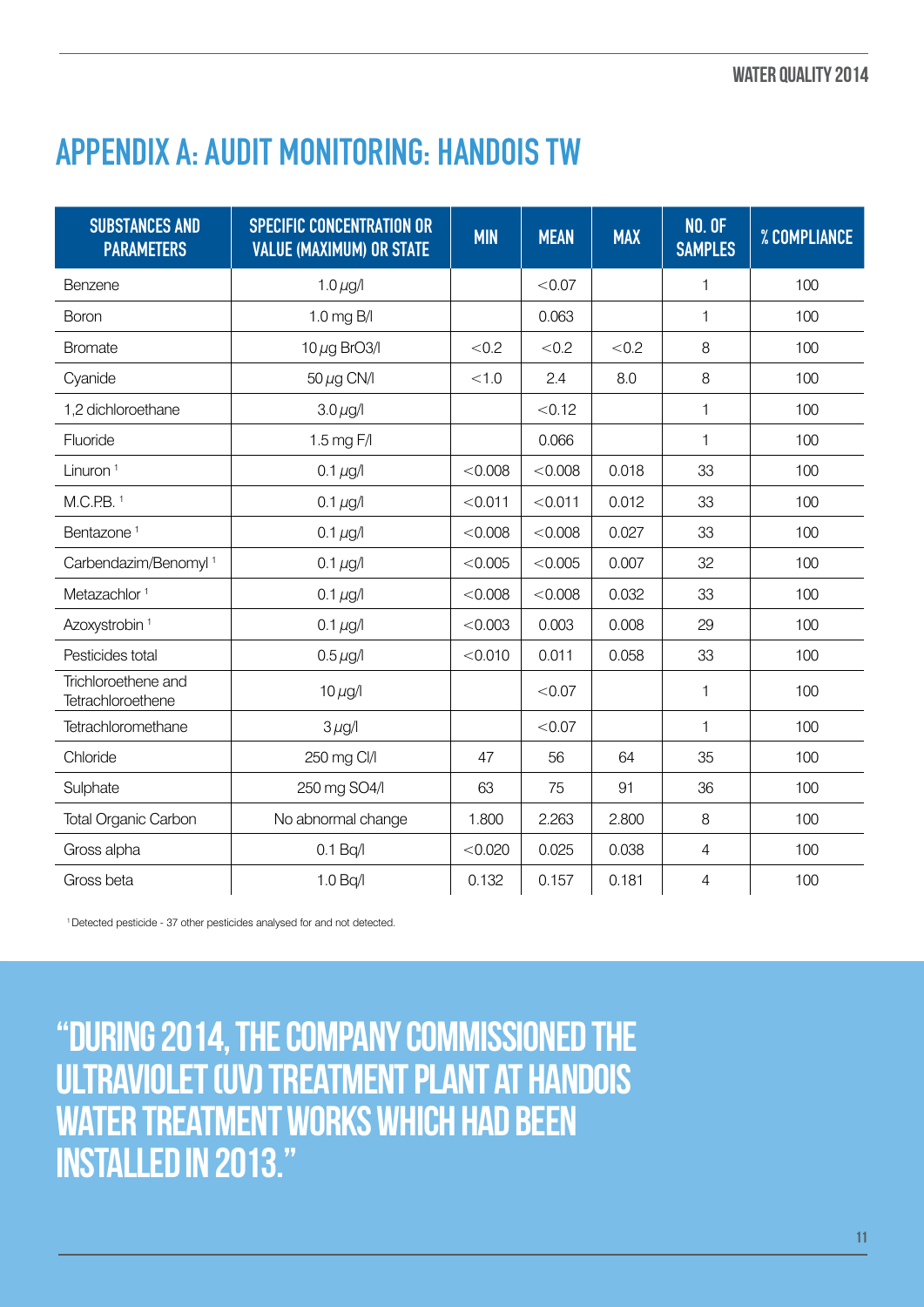#### Appendix B: Audit Monitoring: Augrès TW

| <b>SUBSTANCES AND</b><br><b>PARAMETERS</b> | <b>SPECIFIC CONCENTRATION OR</b><br><b>VALUE (MAXIMUM) OR STATE</b> | <b>MIN</b> | <b>MEAN</b> | <b>MAX</b> | <b>NO. OF</b><br><b>SAMPLES</b> | % COMPLIANCE |
|--------------------------------------------|---------------------------------------------------------------------|------------|-------------|------------|---------------------------------|--------------|
| Benzene                                    | 1.0 $\mu$ g/l                                                       |            | &0.06       |            | 1                               | 100          |
| <b>Boron</b>                               | 1.0 mg B/I                                                          |            | 0.064       |            | $\mathbf{1}$                    | 100          |
| <b>Bromate</b>                             | 10 $\mu$ g BrO3/I                                                   | < 0.2      | < 0.2       | < 0.2      | 8                               | 100          |
| Cyanide                                    | $50 \mu g$ CN/I                                                     | < 1.0      | 1.0         | 3.0        | 8                               | 100          |
| 1,2 dichloroethane                         | $3.0 \mu g/l$                                                       |            | < 0.12      |            | 1                               | 100          |
| Fluoride                                   | 1.5 mg F/I                                                          |            | 0.063       |            | 1                               | 100          |
| Linuron <sup>1</sup>                       | $0.1 \mu g/l$                                                       | < 0.008    | < 0.008     | 0.012      | 32                              | 100          |
| M.C.P.A. 1                                 | $0.1 \mu g/l$                                                       | < 0.009    | < 0.009     | 0.012      | 33                              | 100          |
| $2,4-D$ <sup>1</sup>                       | 0.1 $\mu$ g/l                                                       | < 0.011    | < 0.011     | 0.016      | 33                              | 100          |
| Dichlorprop <sup>1</sup>                   | $0.1 \,\mu g/l$                                                     | < 0.011    | 0.011       | 0.022      | 33                              | 100          |
| Bentazone <sup>1</sup>                     | 0.1 $\mu$ g/l                                                       | < 0.004    | 0.020       | 0.059      | 33                              | 100          |
| Clopyralid <sup>1</sup>                    | $0.1 \mu g/l$                                                       | < 0.019    | < 0.019     | 0.032      | 33                              | 100          |
| Metazachlor <sup>1</sup>                   | 0.1 $\mu$ g/l                                                       | < 0.008    | < 0.008     | 0.044      | 32                              | 100          |
| Azoxystrobin <sup>1</sup>                  | $0.1 \mu g/l$                                                       | < 0.003    | 0.012       | 0.044      | 28                              | 100          |
| Pesticides total                           | $0.5 \mu$ g/l                                                       | < 0.010    | 0.039       | 0.092      | 33                              | 100          |
| Trichloroethene and<br>Tetrachloroethene   | $10 \mu g/l$                                                        |            | < 0.07      |            | $\mathbf{1}$                    | 100          |
| Tetrachloromethane                         | $3 \mu g/l$                                                         |            | < 0.07      |            | $\mathbf{1}$                    | 100          |
| Chloride                                   | 250 mg Cl/l                                                         | 48         | 54          | 62         | 36                              | 100          |
| Sulphate                                   | 250 mg SO4/l                                                        | 71         | 83          | 96         | 36                              | 100          |
| <b>Total Organic Carbon</b>                | No abnormal change                                                  | 1.60       | 2.03        | 2.40       | 8                               | 100          |
| Gross alpha                                | 0.1 Bq/l                                                            | < 0.020    | < 0.020     | 0.024      | $\overline{4}$                  | 100          |
| Gross beta                                 | 1.0 Bq/l                                                            | 0.167      | 0.179       | 0.185      | 4                               | 100          |

1 Detected pesticide - 35 other pesticides analysed for and not detected.

"During 2014, 453 water samples were taken from all parts of the distribution system."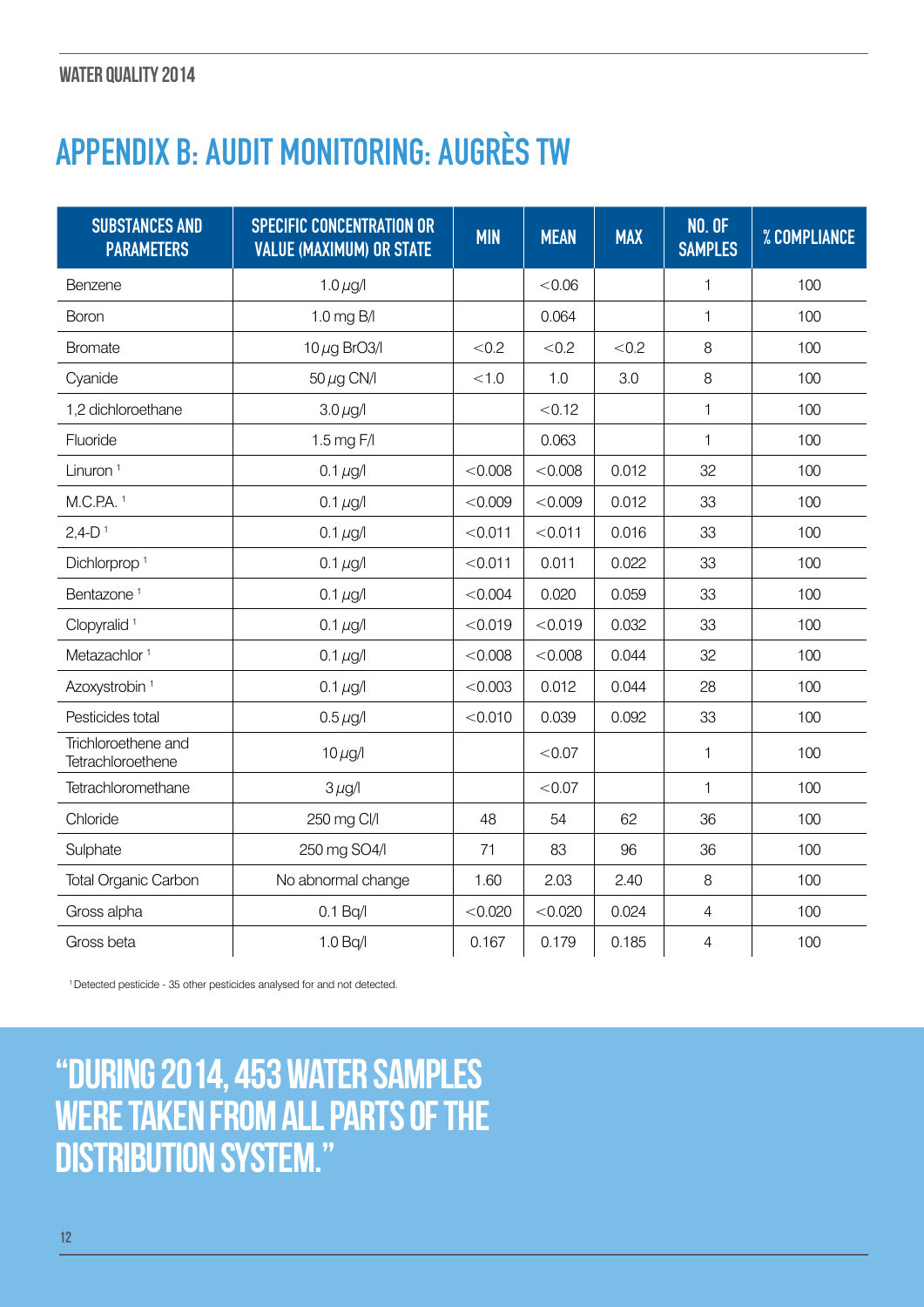#### Appendix C: Audit Monitoring: Les Platons Service Reservoir, East Compartment

| <b>SUBSTANCES AND</b><br><b>PARAMETERS</b> | <b>SPECIFIC CONCENTRATION OR</b><br><b>VALUE (MAXIMUM) OR STATE</b> | <b>MIN</b> | <b>MEAN</b> | <b>MAX</b> | <b>NO. OF</b><br><b>SAMPLES</b> | % COMPLIANCE |
|--------------------------------------------|---------------------------------------------------------------------|------------|-------------|------------|---------------------------------|--------------|
| Benzene                                    | 1.0 $\mu$ g/l                                                       |            | < 0.06      |            | $\mathbf{1}$                    | 100          |
| <b>Boron</b>                               | 1.0 mg B/l                                                          |            | 0.060       |            | 1                               | 100          |
| <b>Bromate</b>                             | $10 \mu$ g BrO3/I                                                   | < 1.0      | < 1.0       | < 1.0      | 8                               | 100          |
| Cyanide                                    | $50 \,\mu\text{g}$ CN/I                                             | < 1.0      | 1.4         | 3.0        | 8                               | 100          |
| 1,2 dichloroethane                         | $3.0 \mu g/l$                                                       |            | < 0.1       |            | 1                               | 100          |
| Fluoride                                   | 1.5 mg F/I                                                          |            | 0.076       |            | 1                               | 100          |
| Linuron <sup>1</sup>                       | $0.1 \mu g/l$                                                       | < 0.008    | < 0.008     | 0.013      | 8                               | 100          |
| Bentazone <sup>1</sup>                     | $0.1 \mu g/l$                                                       | < 0.008    | < 0.008     | 0.012      | 8                               | 100          |
| Carbendazim/Benomyl <sup>1</sup>           | 0.1 $\mu$ g/l                                                       | < 0.005    | < 0.005     | 0.007      | 8                               | 100          |
| Metazachlor <sup>1</sup>                   | 0.1 $\mu$ g/l                                                       | < 0.008    | < 0.008     | 0.012      | 8                               | 100          |
| Azoxystrobin <sup>1</sup>                  | 0.1 $\mu$ g/l                                                       | < 0.003    | 0.004       | 0.010      | 8                               | 100          |
| Pesticides total                           | $0.5 \mu$ g/l                                                       | < 0.010    | 0.010       | 0.024      | 8                               | 100          |
| Trichloroethene and<br>Tetrachloroethene   | $10 \mu g/l$                                                        |            | < 0.07      |            | $\mathbf{1}$                    | 100          |
| Tetrachloromethane                         | $3 \mu g/l$                                                         |            | < 0.07      |            | $\mathbf{1}$                    | 100          |
| Chloride                                   | 250 mg Cl/l                                                         | 50         | 57          | 63         | 6                               | 100          |
| Sulphate                                   | 250 mg SO4/l                                                        | 64         | 75          | 89         | 6                               | 100          |
| <b>Total Organic Carbon</b>                | No abnormal change                                                  | 1.80       | 2.16        | 2.60       | 8                               | 100          |
| Gross alpha                                | 0.1 Bq/l                                                            | < 0.020    | < 0.020     | < 0.020    | $\overline{4}$                  | 100          |
| Gross beta                                 | 1.0 Bq/l                                                            | 0.149      | 0.164       | 0.182      | 4                               | 100          |

1 Detected pesticide - 38 other pesticides analysed for and not detected.

"Throughout 2014, nitrates in the treated water supply complied with the regulatory limit of 50mg/l."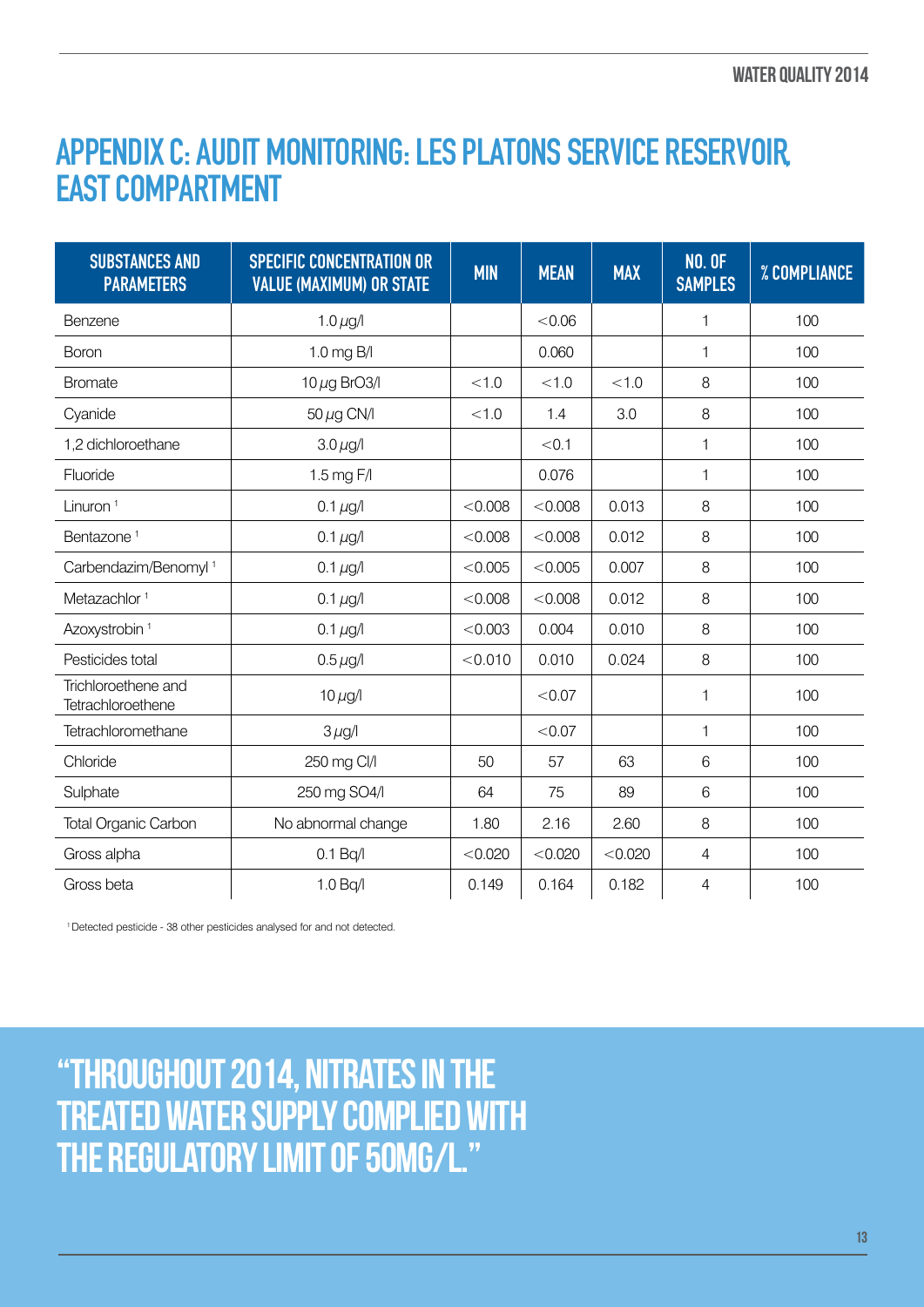#### WATER QUALITY 2014

#### Appendix D: Audit Monitoring: Les Platons Service Reservoir, WEST COMPARMENT

| <b>SUBSTANCES AND</b><br><b>PARAMETERS</b> | <b>SPECIFIC CONCENTRATION OR</b><br><b>VALUE (MAXIMUM) OR STATE</b> | <b>MIN</b> | <b>MEAN</b> | <b>MAX</b> | <b>NO. OF</b><br><b>SAMPLES</b> | % COMPLIANCE |
|--------------------------------------------|---------------------------------------------------------------------|------------|-------------|------------|---------------------------------|--------------|
| Benzene                                    | 1.0 $\mu$ g/l                                                       |            | < 0.06      |            | 1                               | 100          |
| <b>Boron</b>                               | 1.0 mg B/l                                                          |            | 0.059       |            | $\mathbf{1}$                    | 100          |
| <b>Bromate</b>                             | 10 $\mu$ g BrO3/I                                                   | < 0.2      | < 0.2       | < 0.2      | 8                               | 100          |
| Cyanide                                    | $50 \,\mu\text{g}$ CN/I                                             | < 1.0      | < 1.0       | 2.0        | 8                               | 100          |
| 1,2 dichloroethane                         | $3.0 \mu g/l$                                                       |            | < 0.12      |            | 1                               | 100          |
| Fluoride                                   | 1.5 mg F/I                                                          |            | 0.074       |            | $\mathbf{1}$                    | 100          |
| Linuron <sup>1</sup>                       | $0.1 \mu g/l$                                                       | < 0.008    | < 0.008     | 0.012      | 8                               | 100          |
| Mecoprop <sup>1</sup>                      | $0.1 \mu g/l$                                                       | < 0.010    | < 0.010     | 0.012      | 8                               | 100          |
| Bentazone <sup>1</sup>                     | $0.1 \mu g/l$                                                       | < 0.008    | < 0.008     | 0.013      | 8                               | 100          |
| Carbendazim/Benomyl <sup>1</sup>           | $0.1 \mu g/l$                                                       | < 0.005    | < 0.005     | 0.007      | 8                               | 100          |
| Azoxystrobin <sup>1</sup>                  | $0.1 \mu g/l$                                                       | < 0.003    | < 0.003     | 0.007      | 8                               | 100          |
| Pesticides total                           | $0.5 \mu g/l$                                                       | < 0.010    | 0.011       | 0.036      | 8                               | 100          |
| Trichloroethene and<br>Tetrachloroethene   | $10 \mu g/l$                                                        |            | < 0.07      |            | $\mathbf{1}$                    | 100          |
| Tetrachloromethane                         | $3 \mu g/l$                                                         |            | < 0.07      |            | $\mathbf{1}$                    | 100          |
| Chloride                                   | 250 mg Cl/l                                                         | 55         | 59          | 65         | 5                               | 100          |
| Sulphate                                   | 250 mg SO4/l                                                        | 69         | 75          | 83         | 5                               | 100          |
| <b>Total Organic Carbon</b>                | No abnormal change                                                  | 1.90       | 2.24        | 2.7        | 8                               | 100          |
| Gross alpha                                | 0.1 Bq/l                                                            | < 0.020    | < 0.020     | 0.028      | 4                               | 100          |
| Gross beta                                 | 1.0 Bq/l                                                            | 0.143      | 0.166       | 0.189      | 4                               | 100          |

1 Detected pesticide - 38 other pesticides analysed for and not detected.

"Disinfection of the treated water ensures that any remaining bacteria present in the water are killed before it passes into the distribution network and to customers premises."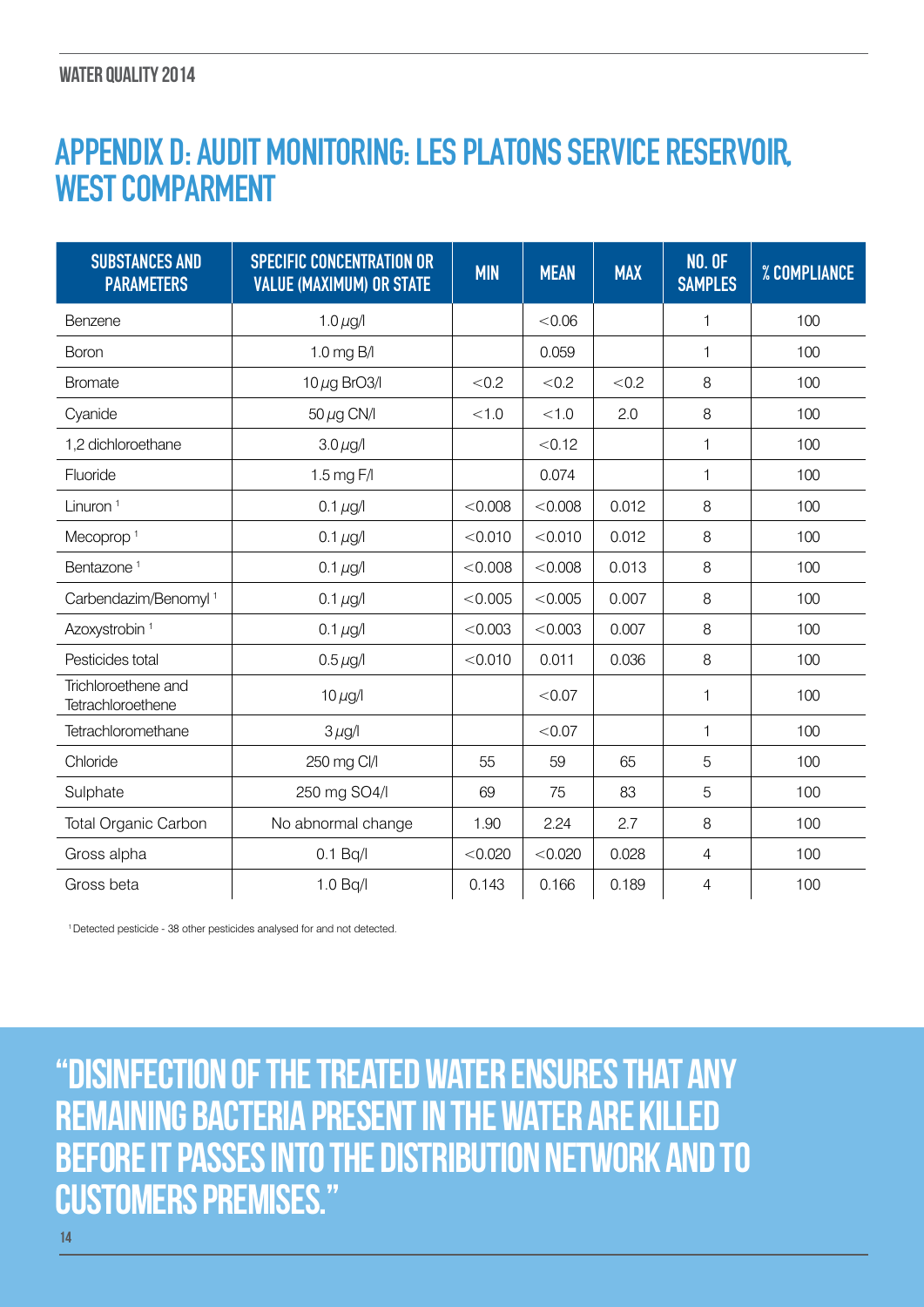#### Appendix E: Audit Monitoring: Westmount Service Reservoir

| <b>SUBSTANCES AND</b><br><b>PARAMETERS</b> | <b>SPECIFIC CONCENTRATION OR</b><br><b>VALUE (MAXIMUM) OR STATE</b> | <b>MIN</b> | <b>MEAN</b> | <b>MAX</b> | <b>NO. OF</b><br><b>SAMPLES</b> | % COMPLIANCE |
|--------------------------------------------|---------------------------------------------------------------------|------------|-------------|------------|---------------------------------|--------------|
| Benzene                                    | 1.0 $\mu$ g/l                                                       |            | < 0.06      |            | 1                               | 100          |
| <b>Boron</b>                               | 1.0 mg B/l                                                          |            | 0.082       |            | $\mathbf{1}$                    | 100          |
| <b>Bromate</b>                             | 10 $\mu$ g BrO3/I                                                   | < 0.2      | <0.2        | < 0.2      | 8                               | 100          |
| Cyanide                                    | $50 \mu g$ CN/I                                                     | < 1.0      | < 1.0       | < 1.0      | 8                               | 100          |
| 1,2 dichloroethane                         | $3.0 \mu g/l$                                                       |            | < 0.1       |            | $\mathbf{1}$                    | 100          |
| Fluoride                                   | 1.5 mg F/I                                                          |            | 0.063       |            | $\mathbf{1}$                    | 100          |
| $2,4-D$ <sup>1</sup>                       | 0.1 $\mu$ g/l                                                       | < 0.011    | < 0.011     | 0.012      | 8                               | 100          |
| Mecoprop $1$                               | $0.1 \,\mu g/l$                                                     | < 0.010    | < 0.010     | 0.012      | 8                               | 100          |
| Bentazone <sup>1</sup>                     | 0.1 $\mu$ g/l                                                       | < 0.008    | 0.017       | 0.048      | 8                               | 100          |
| Propiconazole <sup>1</sup>                 | 0.1 $\mu$ g/l                                                       | < 0.005    | < 0.005     | 0.016      | 8                               | 100          |
| Metazachlor <sup>1</sup>                   | 0.1 $\mu$ g/l                                                       | < 0.008    | < 0.008     | 0.013      | 8                               | 100          |
| Azoxystrobin <sup>1</sup>                  | $0.1 \,\mu g/l$                                                     | 0.004      | 0.010       | 0.023      | 6                               | 100          |
| Pesticides total                           | $0.5 \mu$ g/l                                                       | < 0.010    | 0.033       | 0.077      | 8                               | 100          |
| Trichloroethene and<br>Tetrachloroethene   | $10 \mu g/l$                                                        |            | < 0.07      |            | $\mathbf 1$                     | 100          |
| Tetrachloromethane                         | $3 \mu g/l$                                                         |            | < 0.07      |            | $\mathbf{1}$                    | 100          |
| Chloride                                   | 250 mg Cl/l                                                         | 49         | 53          | 60         | 5                               | 100          |
| Sulphate                                   | 250 mg SO4/l                                                        | 70         | 78          | 95         | 5                               | 100          |
| <b>Total Organic Carbon</b>                | No abnormal change                                                  | 1.8        | 2.16        | 2.8        | 8                               | 100          |
| Gross alpha                                | 0.1 Bq/l                                                            | < 0.020    | < 0.020     | 0.022      | $\overline{4}$                  | 100          |
| Gross beta                                 | 1.0 Bq/l                                                            | 0.173      | 0.192       | 0.217      | 4                               | 100          |

1 Detected pesticide - 37 other pesticides analysed for and not detected.

"The amount of chlorine and ammonia added to the treated water is very small and is continuously monitored to ensure levels are within acceptable aesthetic levels."